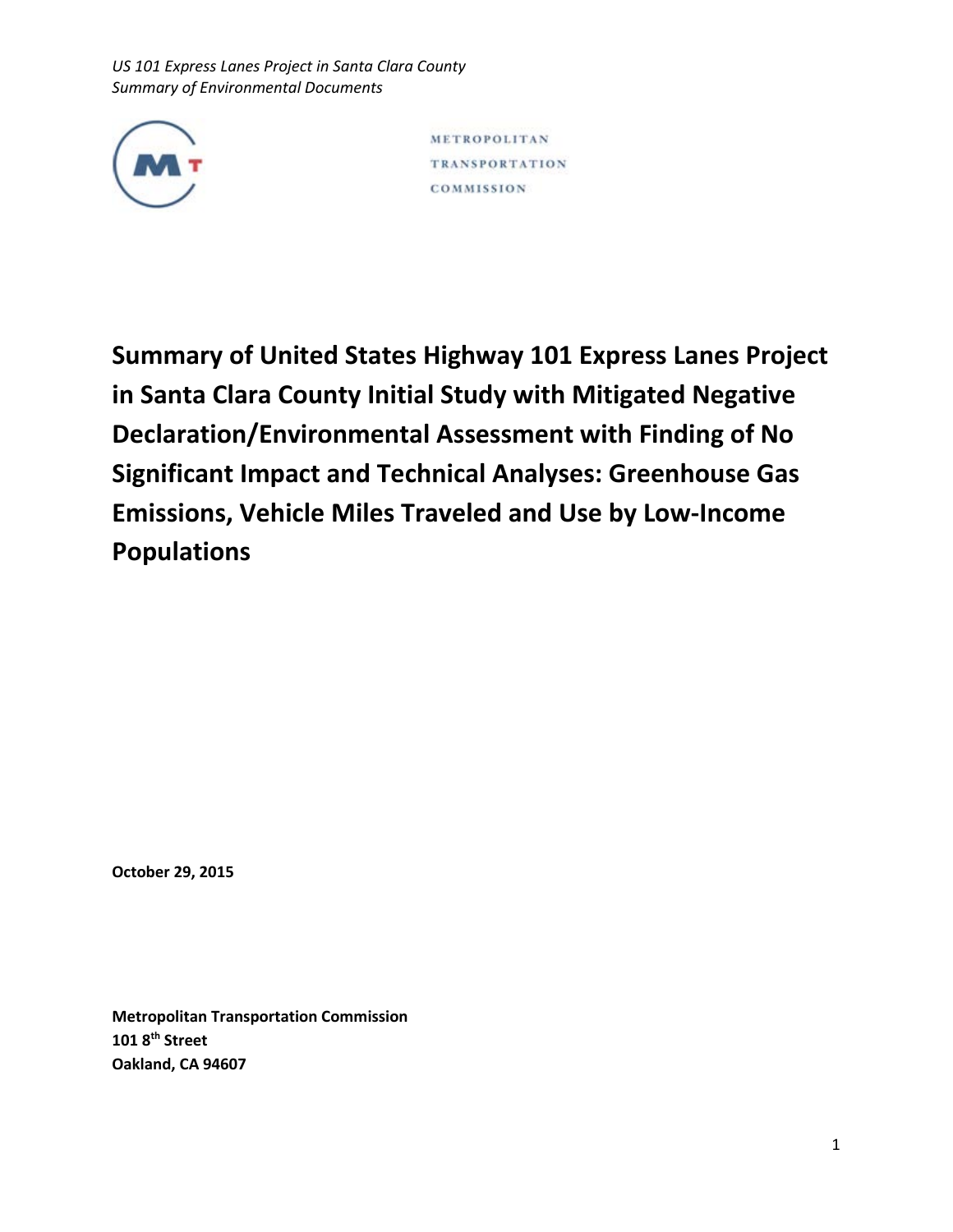## **Section 1: Overview**

This report, prepared solely by the Metropolitan Transportation Commission (MTC), summarizes analyses of greenhouse gas (GHG) emissions effects, vehicle miles traveled (VMT) effects, and use of express lanes by low-income populations of the United States Highway 101 (US 101) Express Lane Project (Project) in both directions between East Dunne Avenue in Morgan Hill and approximately the Oregon Expressway/Embarcadero Road interchange in Palo Alto (Figure 1). The Project is proposed by the State of California Department of Transportation (Caltrans) in cooperation with the Santa Clara Valley Transportation Authority (VTA). As the lead agency, Caltrans prepared the Initial Study with Mitigated Negative Declaration/Environmental Assessment (IS/EA) with Finding of No Significant Impact (FONSI) and technical studies in accordance with the California Environmental Quality Act (CEQA) and National Environmental Policy Act (NEPA). The IS/EA and technical studies follow the formats and procedures outlined in Caltrans' Standard Environmental Reference.

This summary was prepared by MTC in accordance with the Settlement Agreement dated June 18, 2014 among MTC and the Association of Bay Area Governments (ABAG), and Communities for a Better Environment and the Sierra Club. This summary is solely the work of the MTC. Caltrans was not involved in the production of this summary.

# **1.1 Project Description**

Caltrans prepared an IS/EA, which addresses the proposed Project's potential to have adverse impacts on the environment.

Two alternatives were considered in the environmental document: the Build Alternative and the No Build Alternative. The Build Alternative, also referred to as the Project, would convert the existing northbound and southbound high occupancy vehicle (HOV) lanes (a single lane in each direction) to high occupancy toll (HOT) lanes (referred to as express lanes) and widen the freeway to add a second express lane in both directions from Cochrane Road in Morgan Hill to SR 85 in San Jose, and from Blossom Hill Road in San Jose to North Fair Oaks Avenue in Sunnyvale to create a dual express lane facility in these segments (Figure 2). The proposed dual express lanes would transition to a single express lane at each end of the corridor where they begin to conform to the existing highway lanes. The Project would also convert the US 101/SR 85 HOV direct connectors in Mountain View to express lane connectors. Auxiliary lanes would be added in both directions on US 101 between Great America Parkway and Lawrence Expressway, in the northbound direction on US 101 between Lawrence Expressway and North Fair Oaks Avenue, and in the northbound direction on US 101 between Old Bayshore Highway and North First Street. The Project also proposes to add new retaining walls in several areas. The Project length is 36.55 miles on US 101 and 1.1 miles on SR 85, for a total of 37.65 miles.

Like the existing HOV lanes, the express lanes would be adjacent to the center median and would be separated from the adjacent general purpose lanes by lane striping. The striping would be changed from the existing dashed line for the HOV lane to a double-line striped buffer zone. The striped buffer zone would have designated openings to provide access into and out of the express lanes; however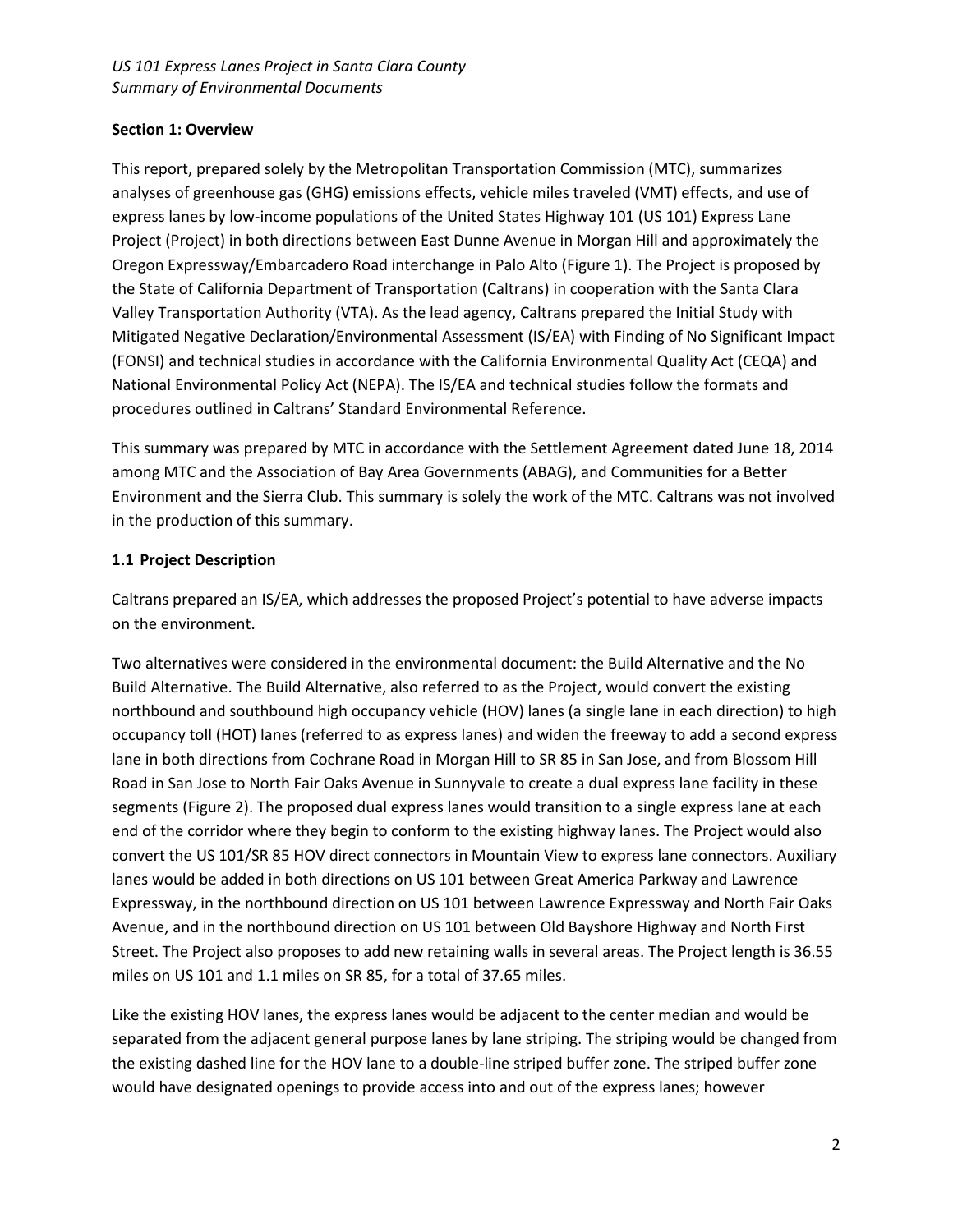continuous access may be expanded to maintain much of the existing continuous access striping scheme, where appropriate, during the design phase of the Project. Express lane operations would be tightly integrated with monitoring of traffic speed and density, enforcement, incident management, and other subsystems to maintain free-flow conditions. Static overhead signs would be installed to notify drivers as they approach an express lane access zone. An overhead messaging sign located just before each access zone would display the current toll rates. The messaging sign would display the price to the destination served by the next exit from the express lanes facility as well as other downstream exits. The toll rates on the messaging signs would be updated every 3 to 6 minutes to reflect changing speed and traffic density measured at intervals along the express lanes. Overhead antennas in the express lanes would "read" the toll tag and track the number of zones so that the correct toll is charged to the customer's FasTrak® prepaid account. SOVs would need to have FasTrak toll tags to use the express lanes. HOVs do not require a FasTrak toll tag to use the express lanes.

The No Build Alternative assumes that no modifications are made to US 101 in Santa Clara County, including the continuous access HOV lane, other than routine maintenance and rehabilitation of the facility and currently planned and programmed projects within the area.

### **1.2 Environmental Review**

As the lead agency, Caltrans has prepared the IS/EA, which addresses the proposed Project's potential to have adverse impacts on the environment. The IS/EA, State Clearing House number SCH# 2015012012, was posted on August 27, 2015. The IS/EA and technical appendices are available at: [http://www.dot.ca.gov/dist4/envdocs.htm.](http://www.dot.ca.gov/dist4/envdocs.htm)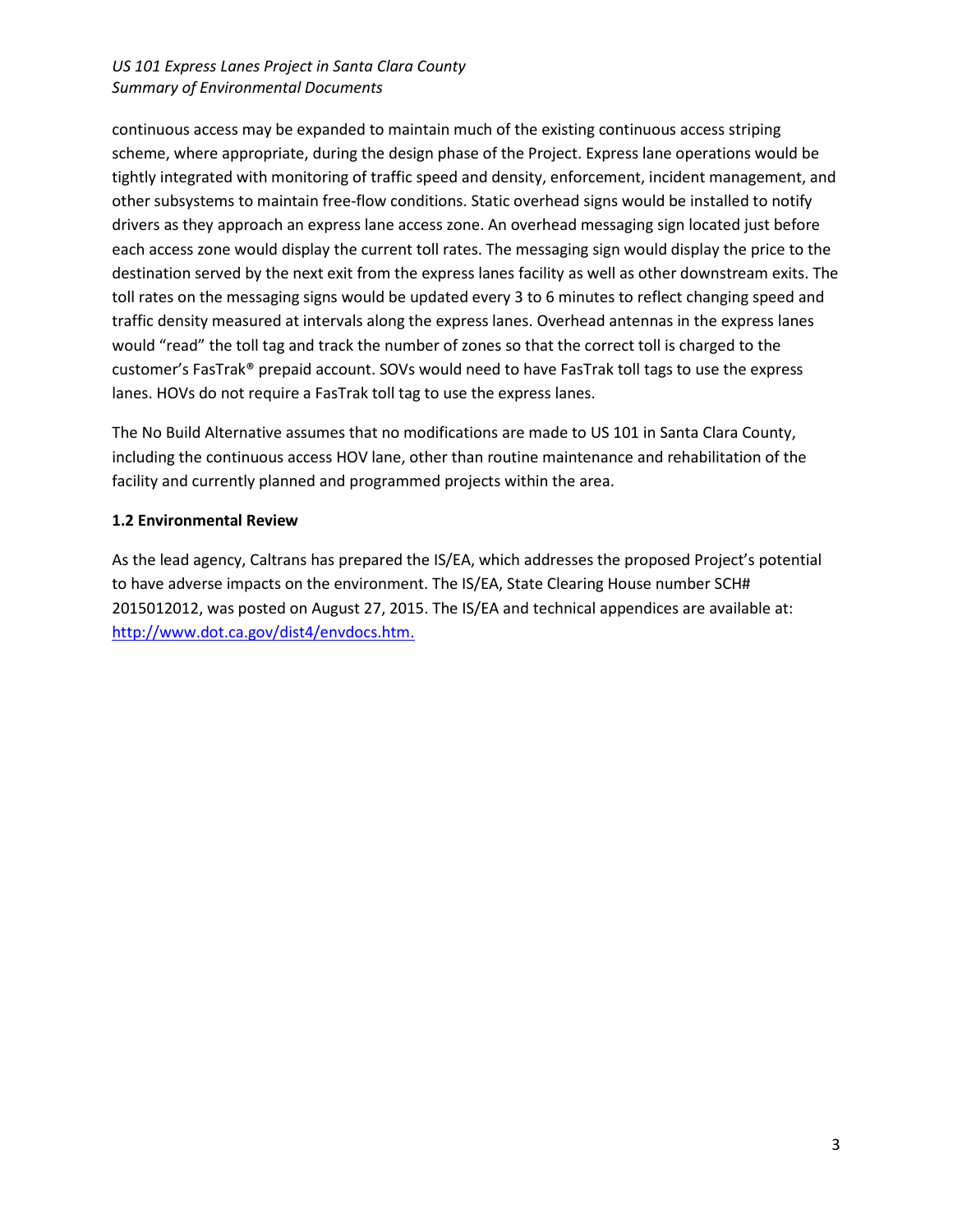Figure 1: Project Location and Regional Setting (Figure 1.1-1 in the IS/EA)



Figure 2: Project Area (Figure 1.1-2 in the IS/EA)

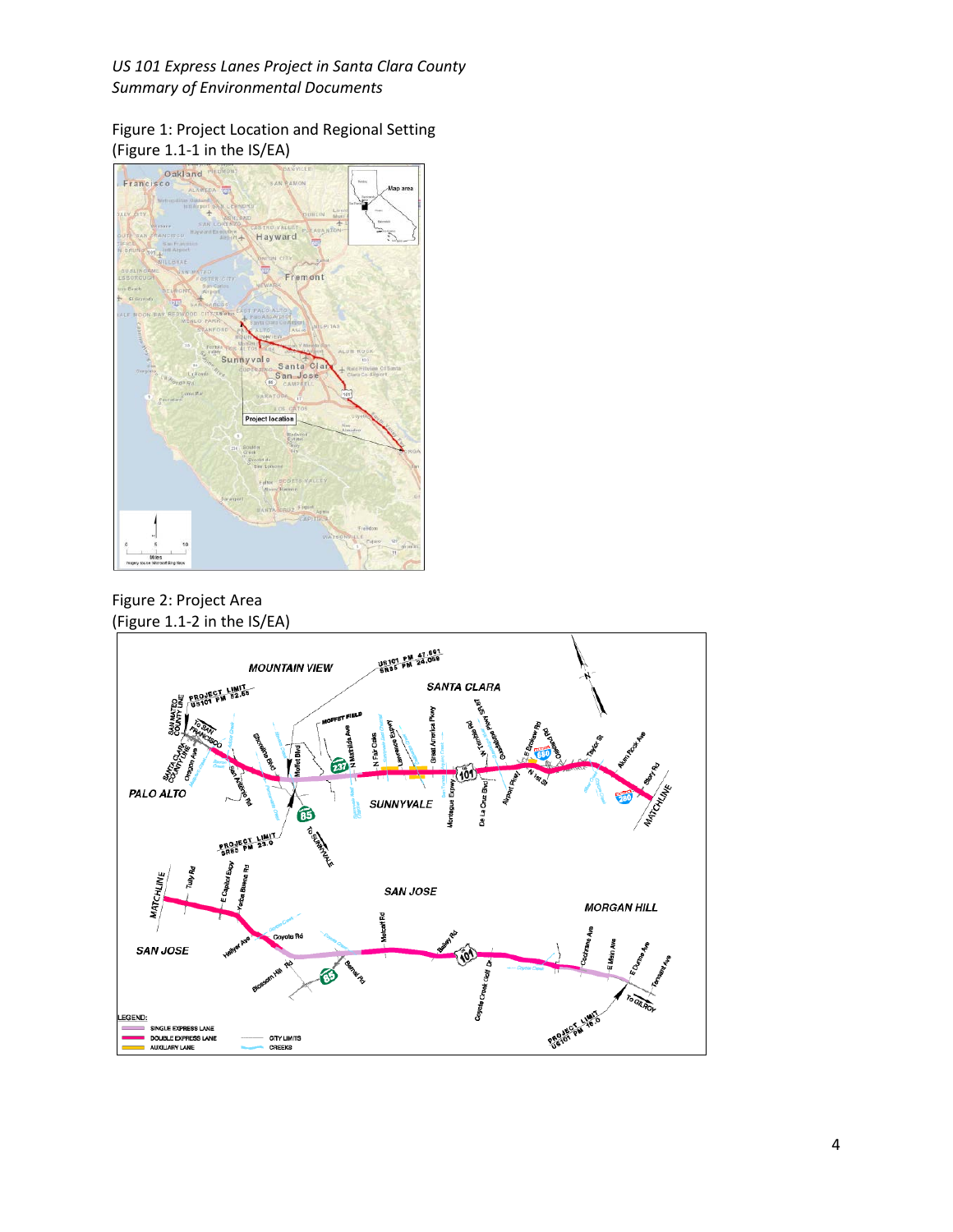# **Section 2: Greenhouse Gas (GHG) Emissions Effects**

This section summarizes the results of the analysis of greenhouse gas emissions (GHG) as reported in the "US 101 Express Lanes Project IS/EA with FONSI" (July 2015) and the "US 101 Express Lanes Project Air Quality Impact Assessment" (January 2014). The Air Quality Impact Assessment examines the effects of the proposed Project in the context of the primary pollutants of concern associated with motor vehicles: ozone (O<sub>3</sub>), carbon monoxide (CO), particulate matter (PM<sub>2.5</sub> and PM<sub>10</sub>), and greenhouse gases (GHGs). The IS/EA and the Air Quality Impact Assessment are collectively referred to in the GHG Emissions Effects section as "the documents."

# **2.1 Methodology**

The GHG analysis methodology is described in Section 3 of the Air Quality Impact Assessment. The analysis of the operational phase involves an evaluation of GHG emissions, represented as  $CO<sub>2</sub>$ equivalents  $(CO_2e)^1$  for the existing year (2009), opening year No Build (2015), opening year Build (2015), horizon year No Build (2035), and horizon year Build (2035). GHG emissions were modeled using the latest EMFAC model (EMFAC2011) for vehicles in Santa Clara County. The Air Quality Impact Assessment is intended to support the study requirements for the Project to comply with the NEPA and CEQA, and has been prepared pursuant to the University of California, Davis, Transportation Project-Level Carbon Monoxide Protocol (Garza, Graney, and Sperling 1997) and Caltrans guidelines.

The expected emissions resulting from Project construction were analyzed using the Sacramento Metropolitan Air Quality Management District's Roadway Construction Emissions Model (Version 7.1.2) with conservative assumptions regarding the duration and scope of construction. The model uses equipment data and emission factors from OFFROAD2011 and EMFAC2011.

## **2.2 Analysis Results**

The documents state the Bay Area Air Quality Management District (BAAQMD) CEQA guidelines require a quantitative analysis of operational GHG emissions. Although the vehicle miles traveled per day and per year for the Project horizon year would increase for the Build scenario compared to the No Build scenario, the average speeds would also increase for the Build scenario. The Project would therefore result in a decrease in future operational  $CO<sub>2</sub>$  emissions compared to the No Build scenario.

The Project's effect on GHG emissions during operations and construction is reported in Section 2.5 of the IS/EA and Sections 3.4 and 3.6 of the Air Quality Impact Assessment.

## **2.2.1 Summary**

The documents state that the traffic analysis estimates that the average speeds would increase for the Build scenario compared to No Build. The improvement in vehicle efficiencies due to the increase speeds with the Build Alternative would result in a decrease in GHG emissions compared to the No Build

<span id="page-4-0"></span><sup>&</sup>lt;sup>1</sup> Because different GHGs have different individual global warming potential (GWP) values, CO<sub>2</sub>e is used to represent the equivalent amount of CO2 that would have the same total GWP as the given mixture of GHGs.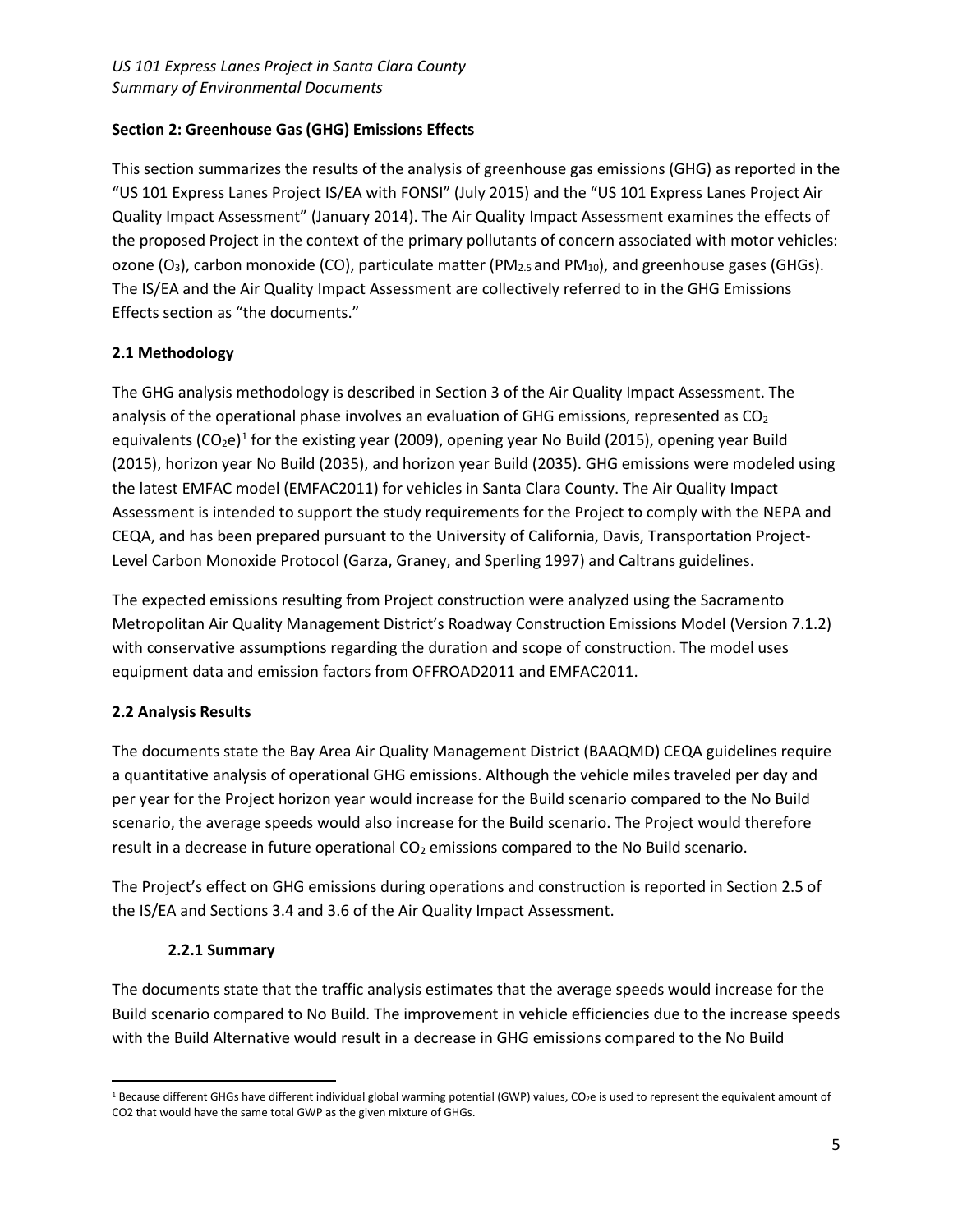Alternative. Both the Build and No Build Alternatives in opening year and horizon year would have higher GHG than existing conditions. While it is Caltrans determination that in the absence of further regulatory or scientific information related to GHG emissions and CEQA significance, Caltrans states it is too speculative to make a significance determination regarding the project's direct impact and its contribution on the cumulative scale to climate change. Caltrans states it is firmly committed to implementing measures to help reduce GHG emissions and details the measures in Section 2.5.1.2 of the IS/EA and Section 3.6.2 of the Air Quality Impact Assessment.

# **2.2.2 Context**

The documents state that global climate change is a cumulative impact. An individual project does not generate enough GHG emissions to significantly influence global climate change. This means that a project may contribute to a potential impact through its incremental change in emissions when combined with the contributions of all other sources of GHG<sup>[2](#page-5-0)</sup>. In assessing cumulative impacts, it must be determined if a project's incremental effect is "cumulatively considerable" (CEQA Guidelines Sections 15064(h) (1) and 15130). To make this determination, the incremental impacts of the Project must be compared with the effects of past, current, and probable future projects.

The documents state that the Project is included in the regional emissions analysis conducted by MTC for the 2013 Transportation Improvement Plan (TIP). The design concept and scope of the proposed Project is consistent with the project description in the 2013 TIP, and the assumptions in MTC's regional emissions analysis.

The documents state that Caltrans has created and is implementing a Climate Action Program that was published in December 2006<sup>[3](#page-5-1)</sup>. One of the main strategies in Caltrans' Climate Action Program to reduce GHG emissions is to make California's transportation system more efficient. The highest levels of carbon dioxide (CO2) from mobile sources, such as automobiles, occur at stop-and-go speeds (0-25 mph) and speeds over 55 mph; the most severe emissions occur from 0-25 mph (see Figure 3). To the extent that a project relieves congestion by enhancing operations and improving travel times in high congestion travel corridors, GHG emissions, particularly  $CO<sub>2</sub>$ , may be reduced.

Figure 3: Possible Effect of Traffic Operation Strategies in Reducing On-Road CO<sub>2</sub> Emissions (Figure 4 in the Air Quality Impact Assessment) [4](#page-5-2)

<span id="page-5-0"></span><sup>&</sup>lt;sup>2</sup> This approach is supported by: Recommendations by the Association of Environmental Professionals on How to Analyze GHG Emissions and Global Climate Change in CEQA Documents (March 5, 2007), as well as the South Coast Air Quality Management District (Chapter 6: The CEQA Guide, April 2011) and the US Forest Service (Climate Change Considerations in Project Level NEPA Analysis, July 13, 2009). <sup>3</sup> Caltrans Climate Action Program is located at the following address:

<span id="page-5-1"></span>http://www.dot.ca.gov/hq/tpp/offices/ogm/key\_reports\_files/State\_Wide\_Strategy/Caltrans\_Climate\_Action\_Program.pdf

<span id="page-5-2"></span><sup>4</sup> Traffic Congestion and Greenhouse Gases: Matthew Barth and Kanok Boriboonsomsin (TR News 268 May-June 2010)

http://www.uctc.net/access/35/access35\_Traffic\_Congestion\_and\_Grenhouse\_Gases.shtml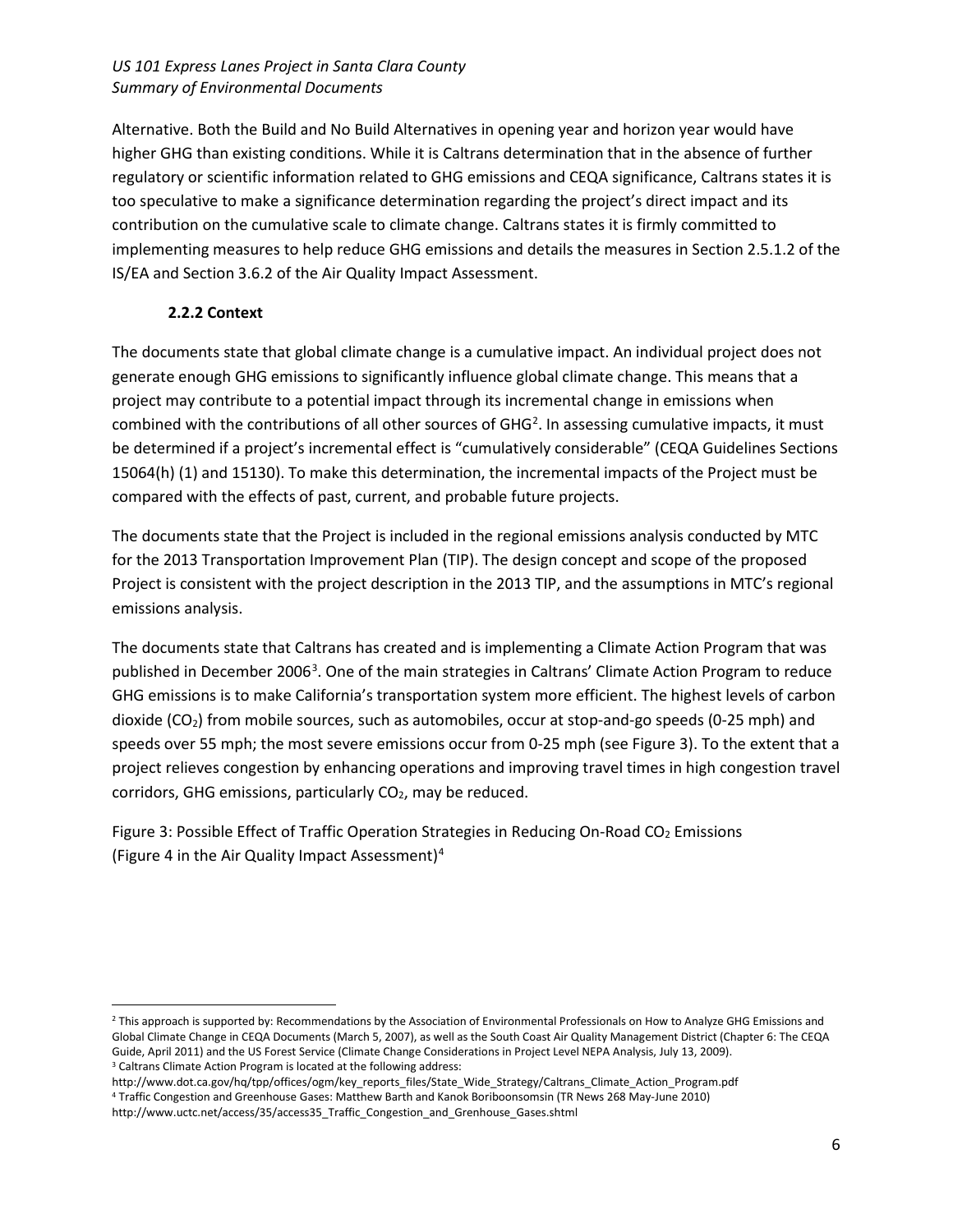

### **2.2.3 Operational Phase**

Table 1 shows existing year, opening year and horizon year GHG emissions expressed in metric tons per year of CO2e for the Build Alternative and No Build Alternative. A detailed table of the EMFAC 2011 GHG Analysis results is located in Appendix C of the Air Quality Impact Assessment.

Table 1: Annual GHG Emissions

(Table 3-5 in the Air Quality Impact Assessment)

| Scenario          | <b>Peak Hour Speeds</b><br>(mph) | <b>Annual VMT</b> | Annual CO <sub>2</sub> e<br>emissions<br>(tonnes/yr) |
|-------------------|----------------------------------|-------------------|------------------------------------------------------|
| Existing $(2009)$ | 40                               | 2,006,663,369     | 854,873                                              |
| No Build (2015)   | 34                               | 2,215,043,933     | 2,841,870                                            |
| Build (2015)      | 42                               | 2,361,803,950     | 2,580,166                                            |
| No Build (2035)   | 20                               | 2,661,725,366     | 2,718,944                                            |
| Build (2035)      | 24                               | 2,908,991,248     | 1,732,414                                            |

The EMFAC 2011 model was run for Santa Clara County for year 2009, 2015 and 2035. Notes:

The documents state that average speeds would increase for the Build scenario compared to the No Build scenario, resulting in a decrease in GHG emissions. Both the Build and No Build Alternatives in the opening year and horizon year would have higher GHG emissions than existing conditions (2009). The speeds used in the emissions model and shown in Table 1 represent the worst-case peak hour speeds. The VMT and emissions for the Build Alternative in 2015 and 2035 include the predicted increased traffic for both the conversion of the HOV lane to an express lane use, and the addition of a second express lane for most of the corridor. The documents state that the numbers in Table 1 are not necessarily an accurate reflection of what the true GHG emissions will be because GHG emissions are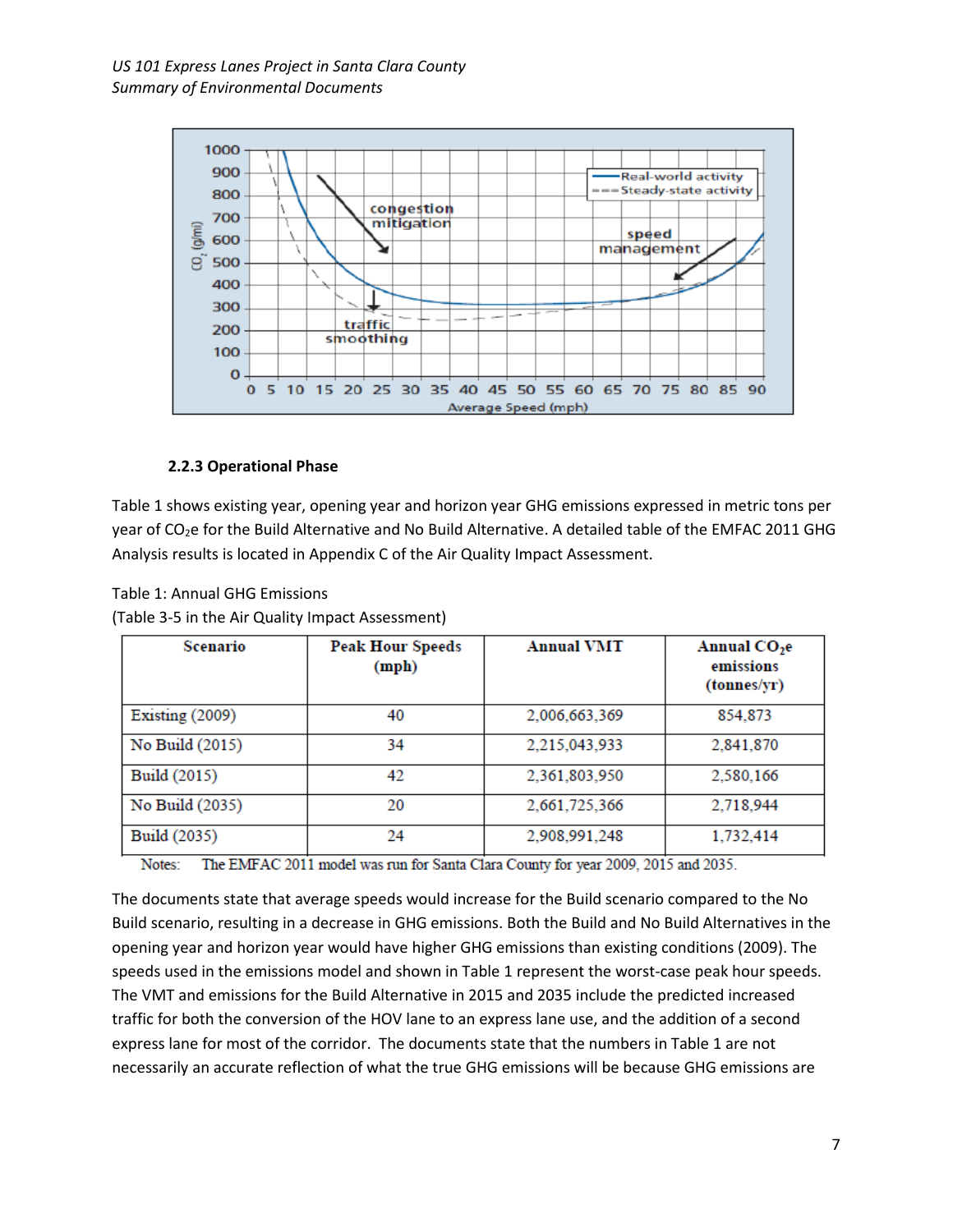dependent on other factors that are not part of the model, such as the fuel mix<sup>[5](#page-7-0)</sup>, rate of acceleration, and the aerodynamics and efficiency of the vehicles. The documents state that the GHG emissions are only useful for a comparison between the No Build and Build scenarios and should be considered independently. Future Build GHG emissions in opening year and horizon year would increase compared to existing conditions. However, the GHG emissions would decrease compared to future No Build emissions in the opening year and horizon year.

The documents state that the proposed Project is not anticipated to result in any increase in operational GHG emissions.

## **2.2.4 Construction Phase**

The documents state that construction GHG emissions for transportation projects include emissions produced as a result of material processing, emissions produced by onsite construction equipment, and emissions arising from traffic delays due to construction. The documents also state that currently, BAAQMD has not adopted GHG significance thresholds that apply to construction projects. The construction period GHG emissions from Project implementation with and without mitigation are shown in Tables 2 and 3.

|                                                     | <b>ROG</b> | NOx | <b>CO</b> | $PM_{10}$<br><b>Dust</b> | $PM_{10}$<br><b>Exhaust</b> | $PM_{2.5}$<br><b>Dust</b> | $PM_{2.5}$<br><b>Exhaust</b> | CO <sub>2</sub> |
|-----------------------------------------------------|------------|-----|-----------|--------------------------|-----------------------------|---------------------------|------------------------------|-----------------|
| Construction<br>(lbs/day)                           | 22         | 253 | 114       | 283                      | 12                          | 59                        | 10                           | 28,762          |
| <b>BAAQMD</b><br><b>CEQA Threshold</b><br>(lbs/day) | 54         | 54  | NA        | <b>BMP</b>               | 82                          | <b>BMP</b>                | 54                           | <b>NA</b>       |

Table 2: Unmitigated Construction-Related Emissions Estimates for the Build Alternative (Table 3-3 in the Air Quality Impact Assessment)

NA: Not available

Table 3: Mitigated Construction-Related Emissions Estimates for the Build Alternative (Table 3-4 in the Air Quality Impact Assessment)

|                       |            |       |          | $PM_{10}$   | $PM_{10}$      | $PM_{2.5}$  | $PM_{2.5}$     |                 |
|-----------------------|------------|-------|----------|-------------|----------------|-------------|----------------|-----------------|
|                       | <b>ROG</b> | $NOX$ | $\bf CO$ | <b>Dust</b> | <b>Exhaust</b> | <b>Dust</b> | <b>Exhaust</b> | CO <sub>2</sub> |
| Construction          |            | 53    | 46       | 85          |                |             | 18             | 9,206           |
| (lbs/day)             |            |       |          |             |                |             |                |                 |
| <b>BAAQMD</b>         |            |       |          |             |                |             |                |                 |
| <b>CEQA Threshold</b> | 54         | 54    | NA       | <b>BMP</b>  | 82             | <b>BMP</b>  | 54             | <b>NA</b>       |
| (lbs/day)             |            |       |          |             |                |             |                |                 |

NA: Not available

The IS/EA states that unmitigated construction activities were estimated to generate a total of 6,314 tonnes of CO<sub>2</sub> over the duration of construction. These emissions would be produced at different levels throughout the construction phase. The slight increases in GHG emissions during construction would be

<span id="page-7-0"></span> <sup>5</sup>EMFAC2011 model emission rates are only for direct engine-out GHG emissions, not full fuel cycle; fuel cycle emission rates can vary dramatically depending on the amount of additives like ethanol and the source of the fuel components.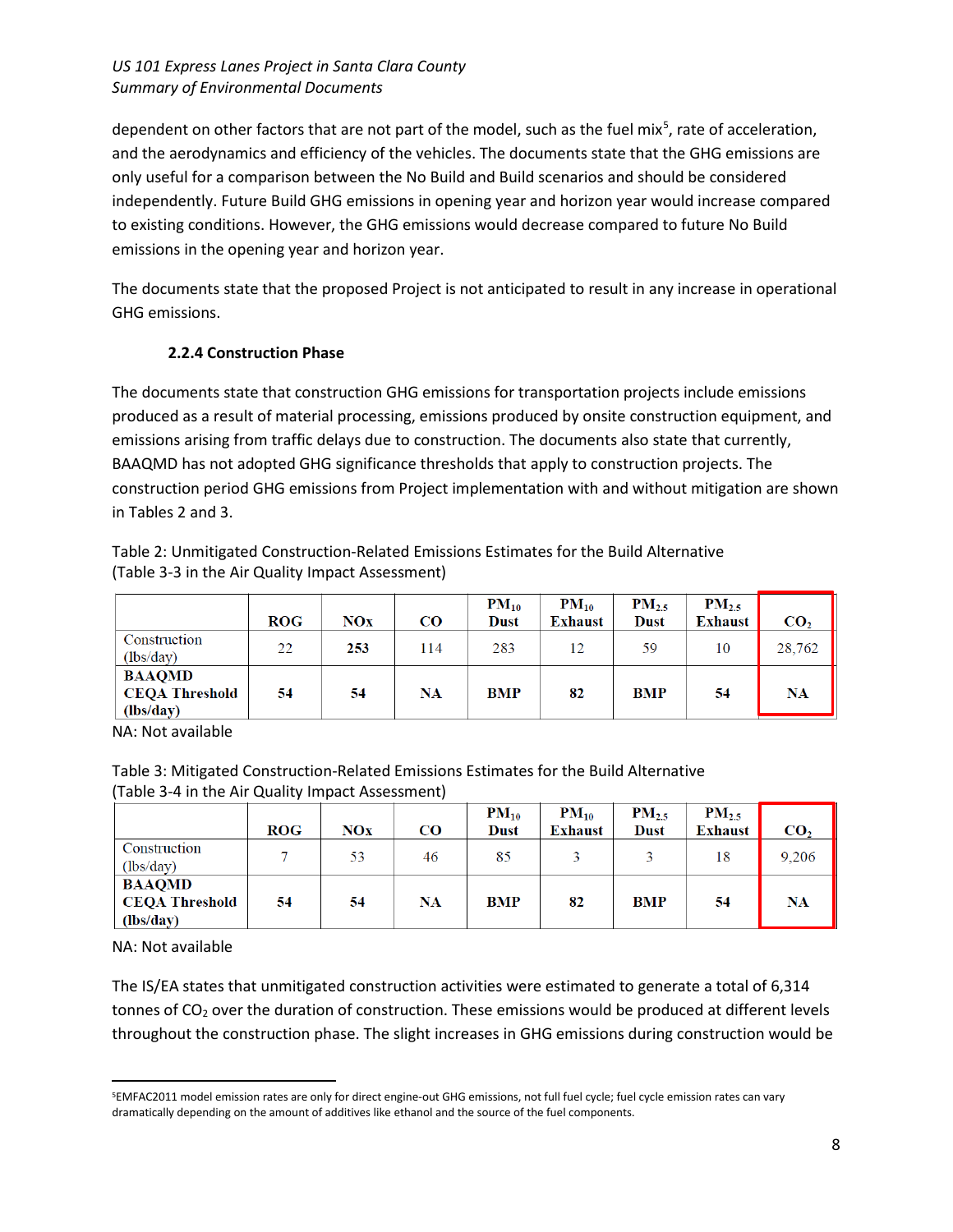offset by the improvement in operational emissions. With innovations such as longer pavement lives, improved traffic management plans, and changes in roadway construction materials, the GHG emissions produced during construction can be reduced to some degree by longer intervals between maintenance and rehabilitation events. Section 2.2.6.4 of the IS/EA and Section 4 of the Air Quality Impact Assessment lists the measures to reduce construction emissions.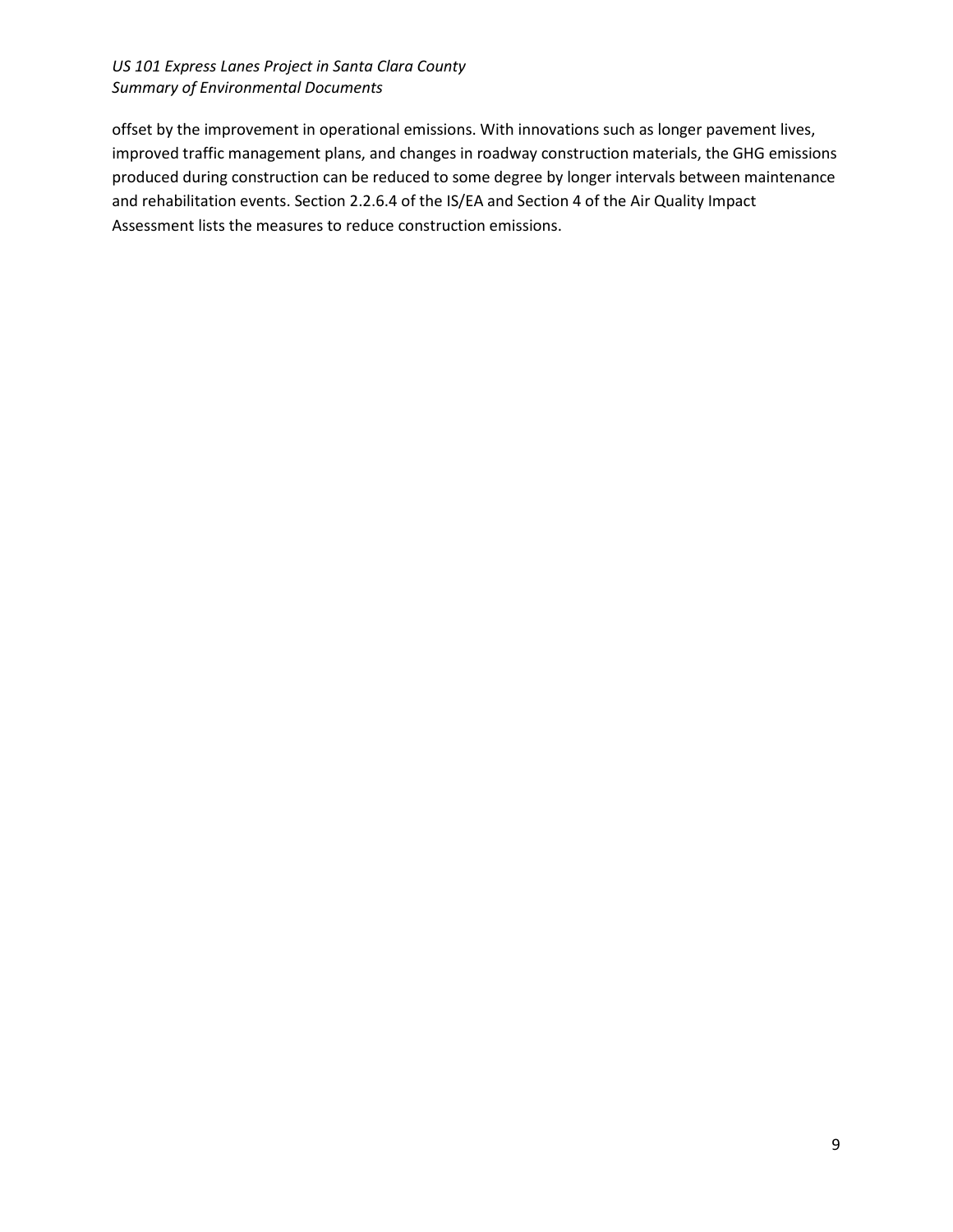# **Section 3: Vehicle Miles Traveled (VMT) Effects**

This section summarizes vehicle miles traveled (VMT) estimates as reported in the "US 101 Express Lanes Project IS/EA with FONSI" (July 2015) and the "Final Traffic Operations Analysis Report: US 101 Express Lanes" (June 2014). The traffic operations analysis report (TOAR) documents the existing and future conditions related to transportation without and with the express lanes on the US-101 corridor, between Morgan Hill and Palo Alto. The majority of detailed information relating to VMT is located in the TOAR. For the instances where the information presented in this summary was included in both the IS/EA and the TOAR, these two reports will be referred to in this section as "the documents". The overall Project limits are from the East Dunne Avenue interchange in Morgan Hill to the Santa Clara/San Mateo County line just north of the Oregon Expressway/Embarcadero Road interchange in Palo Alto (Figure 4).

The TOAR includes VMT as one of the System-wide Measures of Effectiveness (MOE), and is not the single focus of the report.





## **3.1 Methodology**

The traffic analysis methodology is described in Chapter 2 and Appendices B and C of the TOAR. The traffic forecasts presented in the documents are based on VTA's countywide travel demand model and a detailed operational analysis using a VISSIM micro-simulation model. VISSIM is a microscopic simulation model capable of analyzing the vehicle to vehicle interaction along the freeway mainline, HOV facilities, and ramps. Existing conditions VISSIM models were developed for both AM (6-10 AM) and PM (3-7 PM)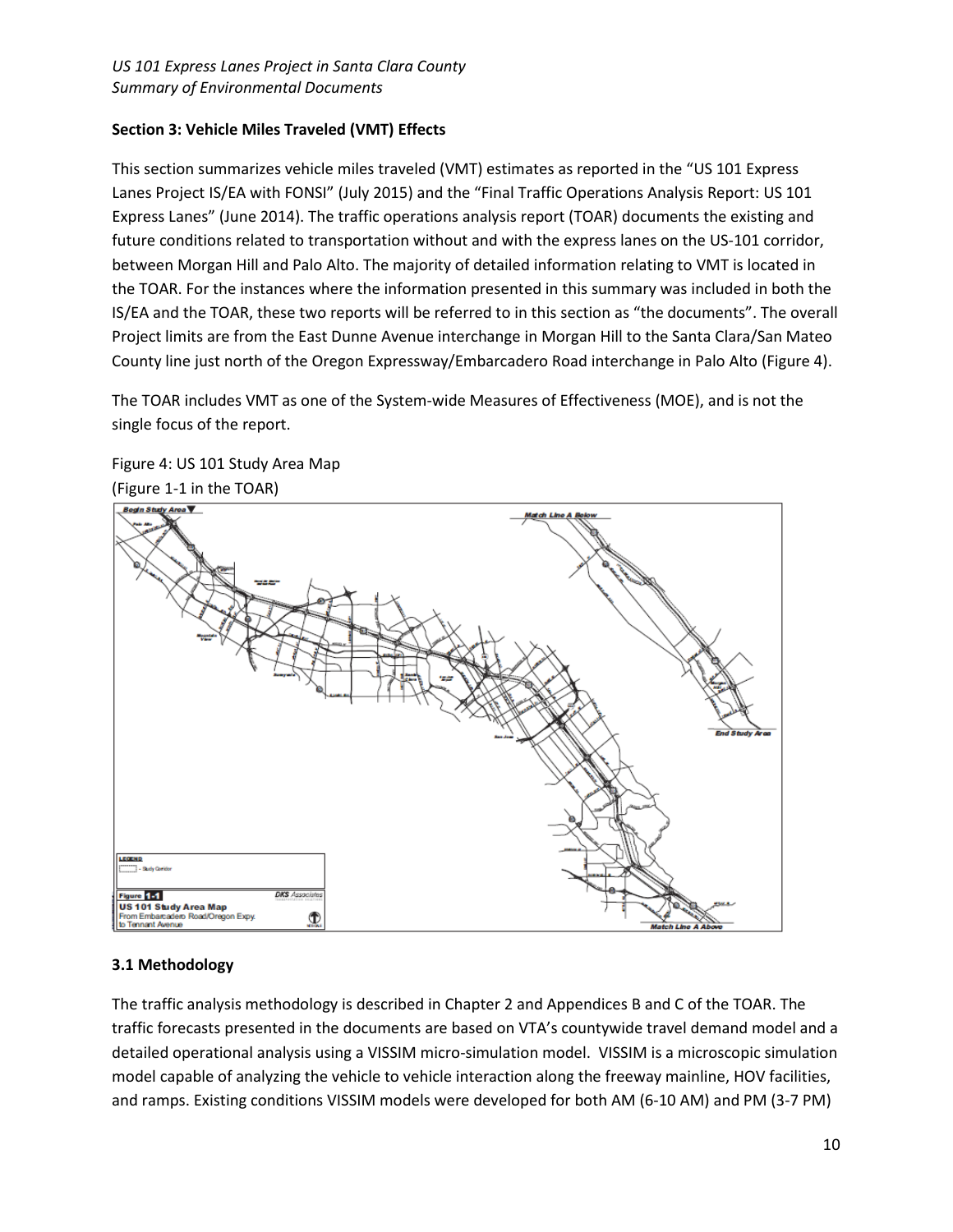peak periods<sup>[6](#page-10-0)</sup> and calibrated to replicate observed conditions. The traffic analysis was conducted for existing conditions (2009), opening year (2015) and design horizon year (2035). A No Build and Build Alternative was considered for each future year. The VISSIM models were validated using Caltrans (2002) and FHWA (2003) traffic micro-simulation modeling software guidelines.

The documents state that the VTA Model is a modified version of the MTC regional model, developed to be consistent with methodologies used by MTC. The VTA countywide model includes enhancements to the MTC regional model to provide better detail in Santa Clara County and was designed to more accurately model transit ridership and corridor-level freeway and arterial traffic volumes. The VTA model used current projections from the Association of Bay Area Governments (ABAG) 2009 forecasts for 2015 and 2035 and the proposed transportation improvements through VTA's Long Range Plan VTP 2035. The VTA model is a traditional four-step model that includes trip generation, trip distribution, mode choice, and transit and highway assignment. The VTA model was updated and recalibrated in 2005. All assumptions for the model are detailed in Appendix A of the TOAR. VMT, one of the MOEs, was computed with VISSIM models for comparing No Build and Build Alternative traffic operations for 2015 and 2035. VMT is a measure of the total vehicle miles of travel along the study freeway network.

# **3.2 Analysis Results**

The documents state that it is important to recognize that the Project's operational improvements are achieved while serving significantly higher VMT, as well as higher vehicular and person throughput. These increases in VMT and throughput are, in part, a result of the increased demand volumes on US 101 under the Build Alternative (i.e., more drivers want to use US 101) which can lessen demand and improve conditions on other facilities. VMT forecasts referenced in this section are shown in Appendix A of this summary.

## **3.2.2 2015 Peak Period VMT Forecasts**

The documents summarize the VMT findings with other MOEs. They state that for 2015 AM peak northbound study period, VMT with the Build Alternative is 12 percent greater (+118,971 VMT) than the No Build. The increase in VMT is a reflection of two factors: 1) with the reduced congestion, vehicles can more easily travel through the network and reach their destination; and 2) under the Build Alternative, demand volumes on US 101 increase which can lessen demand and improve conditions on other facilities. In the southbound direction, the documents state that there is essentially no difference with respect to the network performance measures between the No Build and Build Alternatives during the 2015 AM peak period. The documents state that the slight increase in VMT is the result of slightly higher demands for the Build Alternative.

The documents state that during the 2015 PM peak period in the northbound direction, the Build Alternative produces an increase of nearly 6,500 VMT (+1%). In the 2015 PM peak southbound direction, the Build Alternative produces an increase of 133,723 VMT (+9%). The increase in VMT is, in part, a

<span id="page-10-0"></span> <sup>6</sup> The documents state that although the HOV lane restrictions are currently enforced between 5-9 AM the 6-10 AM analysis period was selected because it better captures when congestion occurs within the corridor.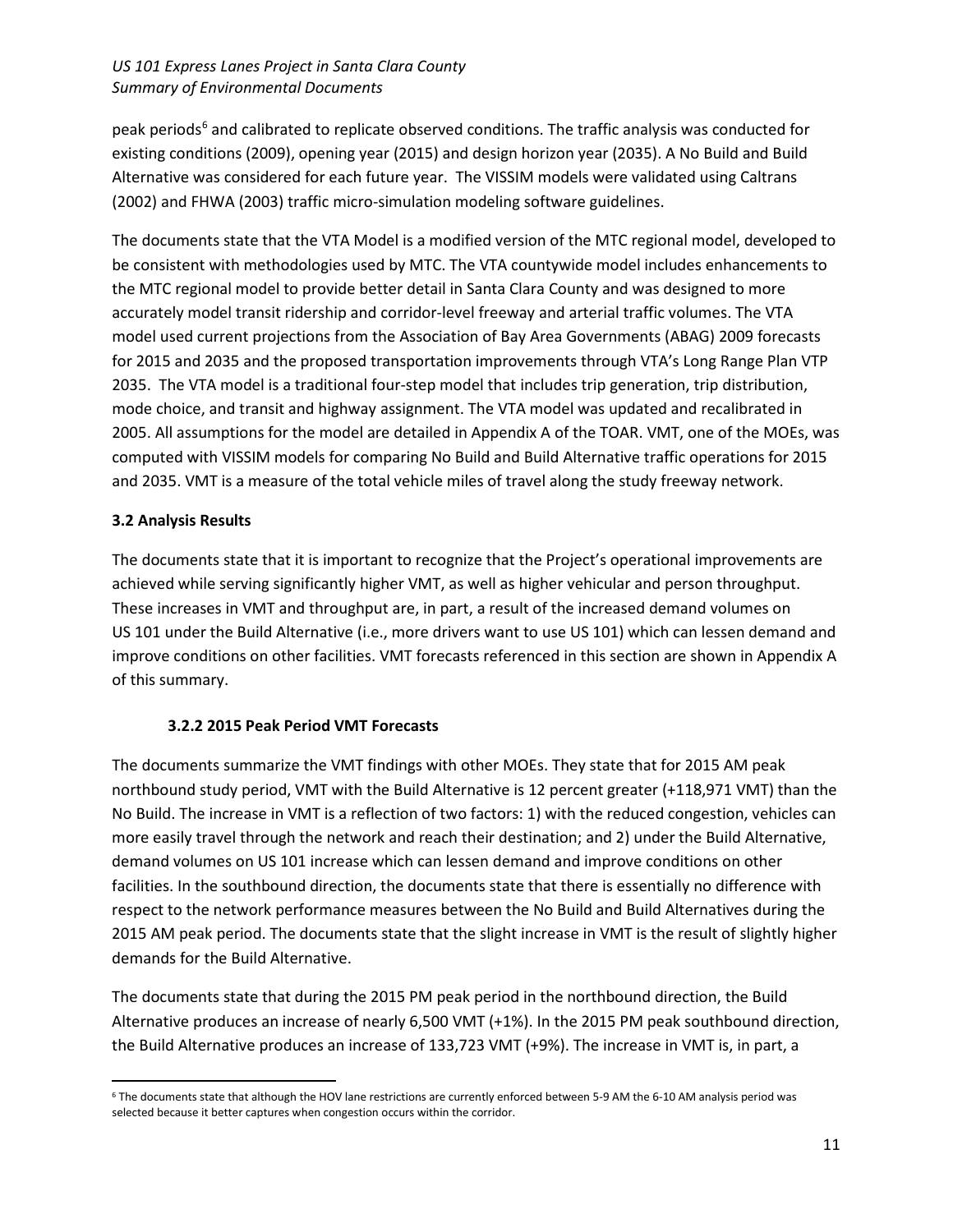result of the increase demand volumes on US 101 under the Build Alternative which can lessen demand and improve conditions on other facilities.

# **3.2.3 2035 Peak Period VMT Forecasts**

The documents state that in the 2035 northbound AM peak period, the Build Alternative shows a 9 percent increase in VMT (+84,093 VMT). In the 2035 northbound AM peak hour, the Build Alternative increases VMT by 6 percent, as compared to the No Build. In the 2035 southbound AM peak period Build Alternative, VMT increases by 4 percent (+60,629 VMT).

The documents state that in the 2035 northbound PM peak period, the Build Alternative results in a 10 percent increase in VMT (+88,850 VMT). A similar pattern of benefits occurs in the northbound PM peak hour. In the 2035 southbound PM peak period, the Build Alternative results in a 17 percent increase in VMT (+257,549 VMT).

The documents state that the increase in VMT is, in part, a results of the increased demand volumes on US 101 under the Build Alternative (more vehicles want to use US 101) which can lessen demand and improve conditions on other facilities.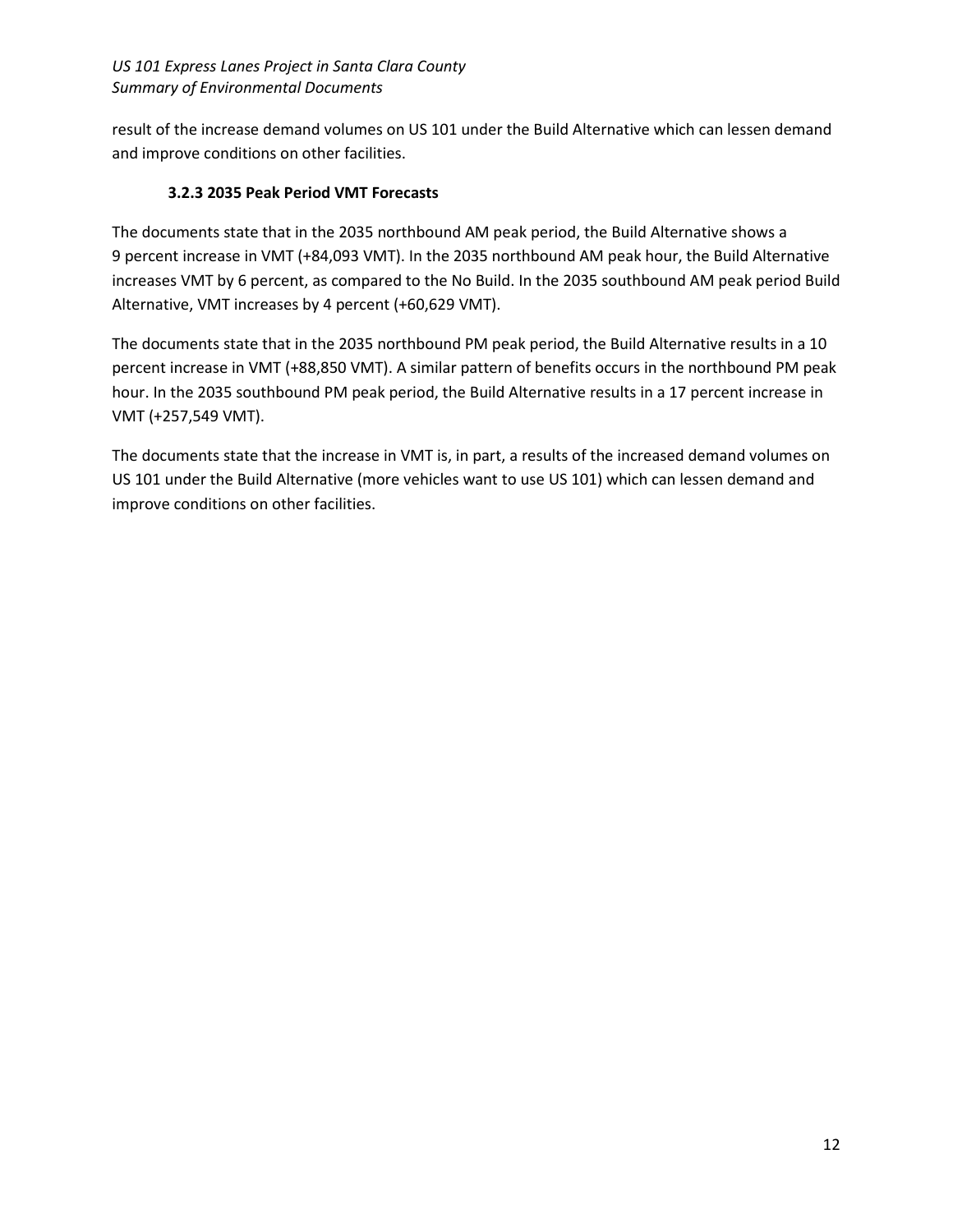# **Section 4: Use of Express Lanes by Low-Income Populations**

This section summarizes information on the use of the Project by low-income populations as reported in the "US 101 Express Lanes Project IS/EA with FONSI" (July 2015) and the "US 101 Express Lanes Project Community Impact Assessment" (December 2012). The purpose of the Community Impact Assessment (CIA) is to identify land use, growth and community impacts that may result from the implementation of the Project. The IS/EA and the CIA are collectively referred to in this section as "the documents." The summary focuses on portions of the IS/EA and CIA that relate to the use of the Project by low-income populations.

# **4.1 Methodology**

# **4.1.1 Identification of Low-Income Populations**

The CIA has been prepared pursuant to the Caltrans Standard Environmental Reference, including Environmental Handbook Volume 4, Community Impact Assessment (Caltrans 2011). The detailed methodology can be found in Section 5.3 of the CIA. The environmental justice study area for the analysis is defined as all Census block groups whose borders lie within a 0.5-mile radius of the Project corridor (Figure 5).

Figure 5: Environmental Justice Study Area; Green areas are the Census Block Groups (Figure 2.1.1-1 in the IS/EA)

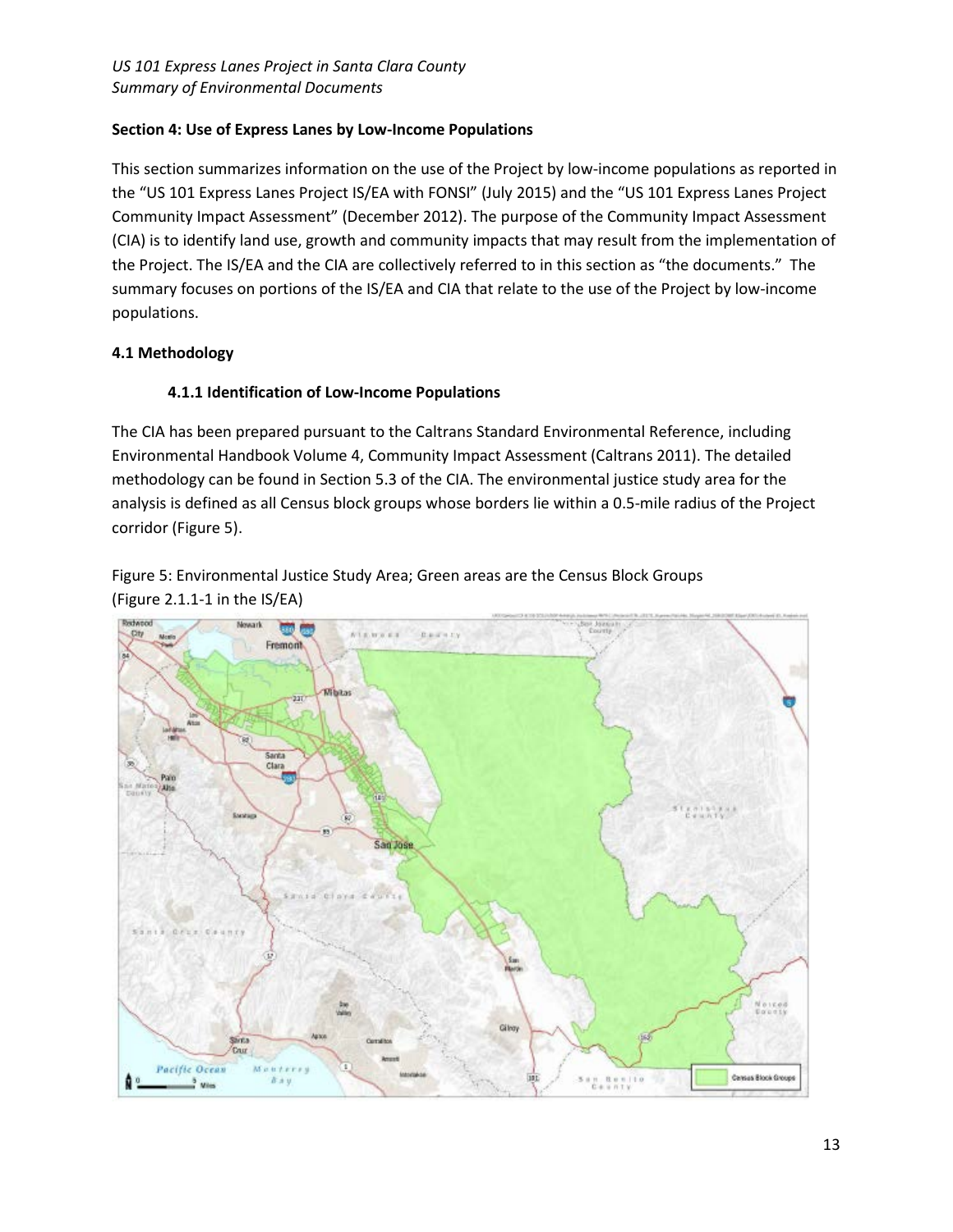The documents state that low-income was defined based on the US Department of Health and Human Services poverty guidelines. For 2014, this was \$23,850 for a family of four. The documents state that Environmental Justice (EJ) communities are traditionally defined as a Census block group population that meets at least one of the following criteria: 1) a low-income population that is 25 percent or more of the total population of the community, or a minority population that is 50 percent or more of the total population of the community; 2) or a low-income and/or minority population that is more than 10 percentage points higher than the surrounding region.

## **4.1.2 Data Sources**

The documents state that the 2010 Census data for minority populations and 2006-2010 American Community Survey estimates of block group data for low-income populations were used for the analysis. VTA has studied and conducted public outreach relating to the fairness of charging tolls. VTA began seeking public input on express lanes for US 101 and SR 85 in Santa Clara County in 2004. A primary focus of the public outreach was on fairness and equity issues of charging tolls for express lane use. The outreach efforts are summarized in Section 3.1 of the IS/EA and Section 1.3 of the CIA.

# **4.2 Analysis Results**

# **4.2.1 Existing Conditions**

The documents state that the percentage of low-income persons in San Mateo County and Santa Clara County is 6.8 percent and 10.5 percent, respectively. These percentages are both below 25 percent, and thus the first criterion mentioned previously in the summary was not appropriate to determine the presence of an EJ community for low-income populations as most of the Census block groups in the study area would be below 25 percent. However, the documents state that 22 of 186 block groups in the study area have more than 25 percent low-income population.

The documents state that for the second criterion, the "surrounding region" of the study area was defined as San Mateo and Santa Clara Counties. The average low-income population for these counties was calculated as 9.4 percent. Thus, a Census block group that is more than 19.4 percent low-income (10 percent above the average of the surrounding area) would be considered an EJ community. Thirtytwo of 186 total block groups are above 19.4 percent and are considered low-income EJ communities. Within the study area, low-income individuals represent 11.6 percent of the study area population (Table 4).

Table 4: Minority and Low-Income Percentages in the Region and Environmental Justice Study Area (Table 5-1 in the CIA)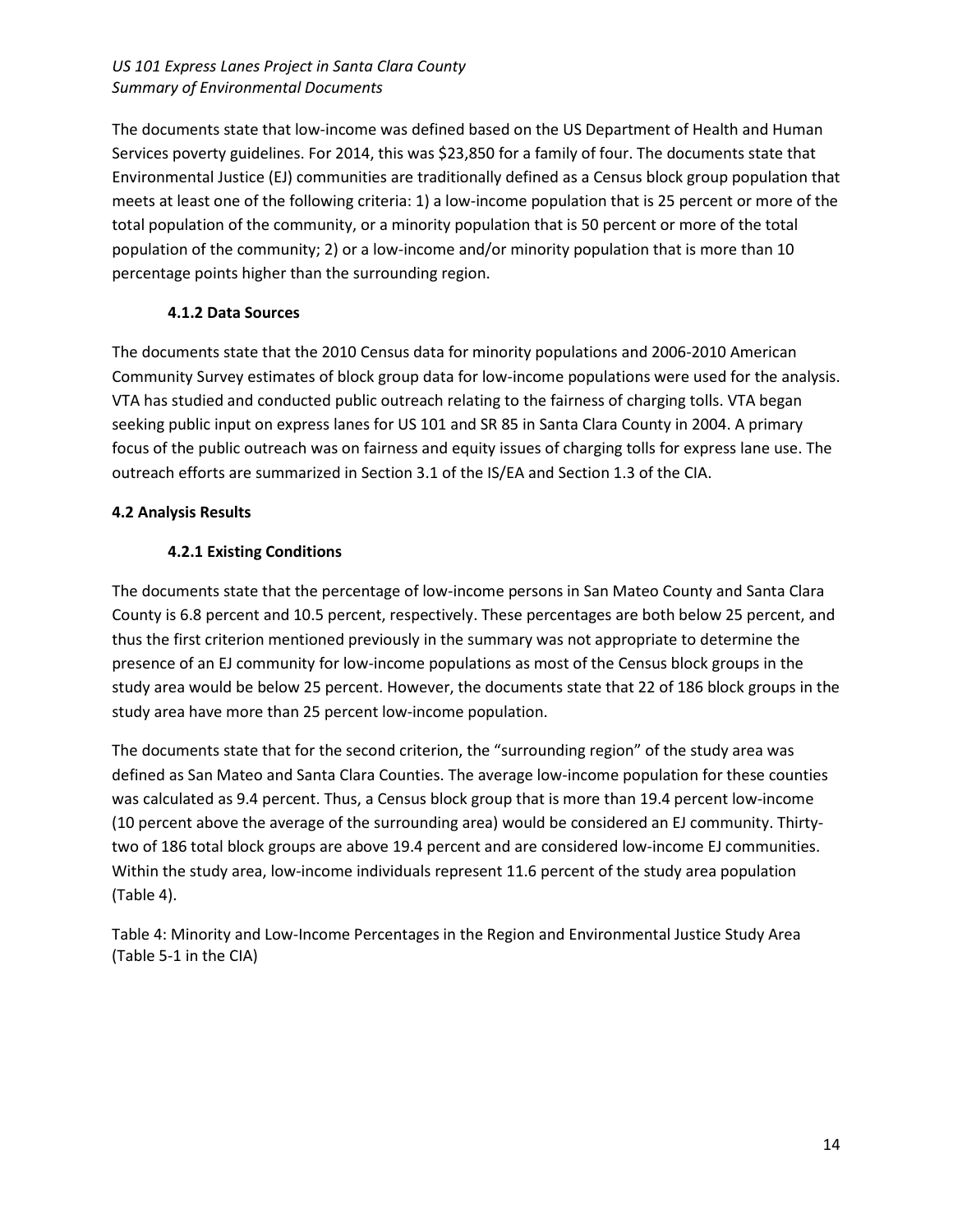| Location               | <b>Total Population 2010*</b> | % Minority <sup>3</sup> | % Low-Income |
|------------------------|-------------------------------|-------------------------|--------------|
| <b>State</b>           |                               |                         |              |
| California             | 3,7253,956                    | 59.9%                   | 15.8%        |
| Region                 |                               |                         |              |
| San Francisco Bay Area | 7,150,739                     | 57.6%                   | 11.1%        |
| Santa Clara County     | 1.784.642                     | 64.8%                   | 10.5%        |
| San Mateo County       | 718,451                       | 57.7%                   | 6.8%         |
| <b>Communities</b>     |                               |                         |              |
| Palo Alto              | 64,403                        | 39.4%                   | 5.2%         |
| Mountain View          | 74,066                        | 54.0%                   | 6.7%         |
| Sunnyvale              | 140,081                       | 65.5%                   | 6.6%         |
| Santa Clara            | 116,468                       | 63.9%                   | 8.3%         |
| San Jose               | 945,942                       | 71.3%                   | 11.5%        |
| Morgan Hill            | 37,822                        | 49.6%                   | 12.8%        |
| <b>EJ Study Area</b>   | 327,834                       | 77.3%                   | 11.6%        |

#### Minority and Low-Income Percentages in the Region and EJ Study Area

Sources:

<sup>a</sup> U.S. Census Bureau 2010 Census

<sup>b</sup> U.S. Census Bureau, American Community Survey 2010 1-year estimates for State and Regional data, 2008-2010 3-year estimates for Community data, and 2006-2010 5-year estimates for the EJ Study Area.

#### **4.2.2 Impact Analysis Results**

The documents state that the data indicates that there are EJ communities in the study area with a substantial population of minority and/or low-income residents. Use of the express lanes requires the ability to obtain a FasTrak transponder. FasTrak is available through several outlets, and prepaid accounts can be established with credit card, cash or check. With the number of options available, persons of all income levels and races would have generally similar access to a FasTrak account. The document states that the higher initial cost for cash or check accounts could be considered an additional economic burden to those who do not pay by credit card, a portion of whom could be low-income or minority persons. However, as the choice to use the express lanes (and establish the necessary FasTrak account) is voluntary, the higher initial costs for cash or check accounts do not constitute a disproportionately high and adverse effect. Low-income groups that are unable to afford FasTrak can still access the express lanes in carpools and by using public transportation.

The documents states that although express lane tolls would represent a slightly greater economic burden to low-income drivers than to middle- and high-income drivers, the burden is not disproportionate because express lane use is voluntary. Drivers may either choose to pay a toll when being late is costly or inconvenient or continue to use the general purpose lanes. Drivers are not denied a mobility option they previously had; rather, the option of paying a toll to obtain travel time savings would be available to drivers of all income groups. Unlike sales taxes for transportation measures, express lane tolls do not affect non-users and non-drivers.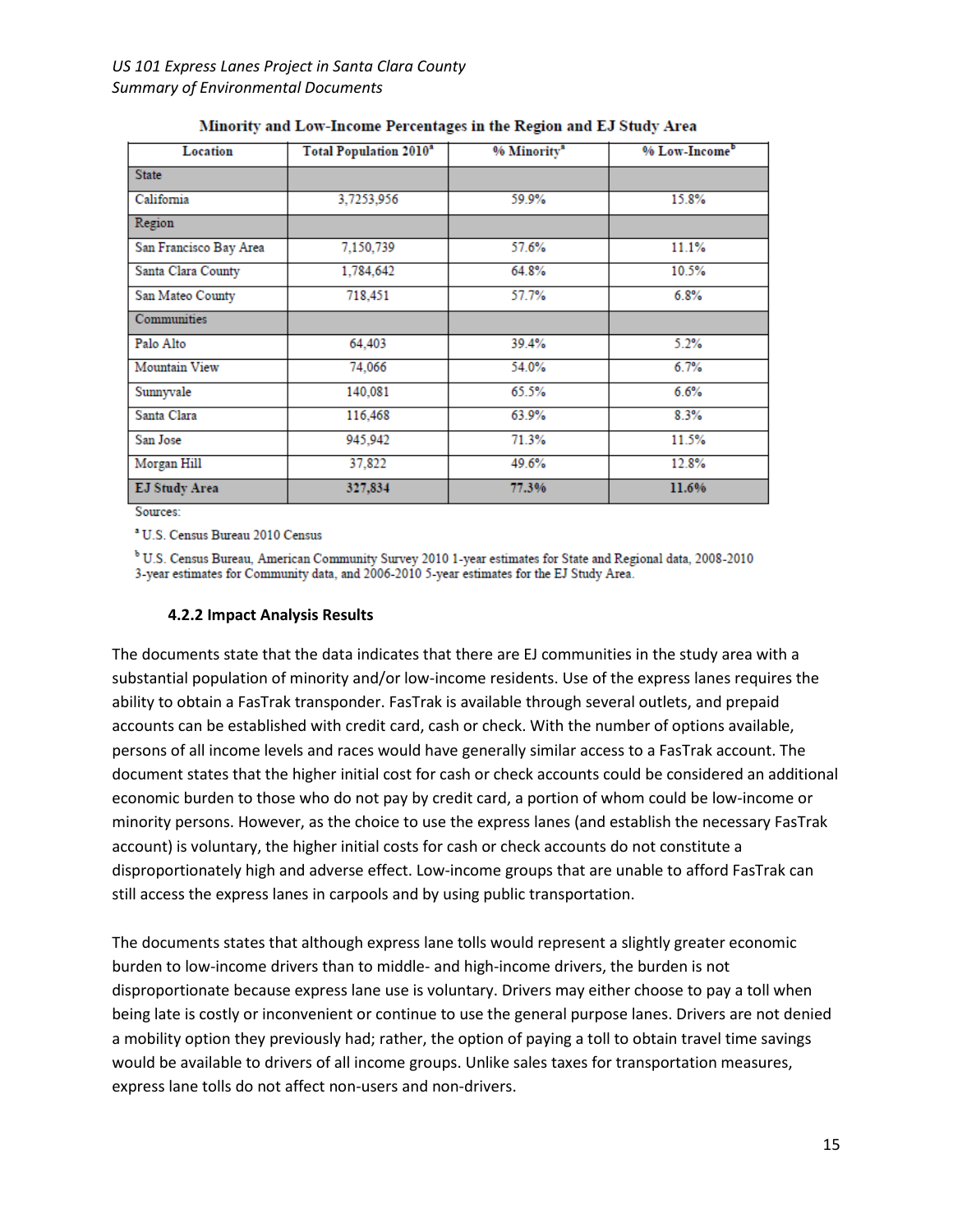The documents state that the proposed Project would have other potential benefits to drivers of all income levels and races. By converting the HOV lanes to express lanes and adding a second express lane to part of the corridor, traffic in the general purpose lanes would improve, directly benefiting drivers in the non-express lanes. As required by the authorizing legislation (Assembly Bills 2032 [2004] and 574 [2007]), tolls collected from the express lanes would be used for other transportation and transit improvements in the Project corridor, providing direct benefits to both drivers and transit customers whose trips include US 101. Indirect benefits could include additional economic opportunities for lowincome drivers, who could use the express lanes to ensure a reliable commute. The documents note that the VTA focus group participants also identified improved quality of life from less congestion as a Project benefit.

The documents state that the express lanes allow drivers of all income groups an additional travel option that they did not have previously. Therefore, the Project would not cause disproportionately high and adverse effects to minority or low-income populations per Executive Order 12898<sup>[7](#page-15-0)</sup> regarding environmental justice.

<span id="page-15-0"></span><sup>&</sup>lt;sup>7</sup> EO 12898, Federal Actions to Address Environmental Justice in Minority Populations and Low-Income Populations directs federal agencies to take the appropriate and necessary steps to identify and address disproportionally high and adverse effects of federal projects on the health or environment of minority and low-income populations to the greatest extent practicable and permitted by law.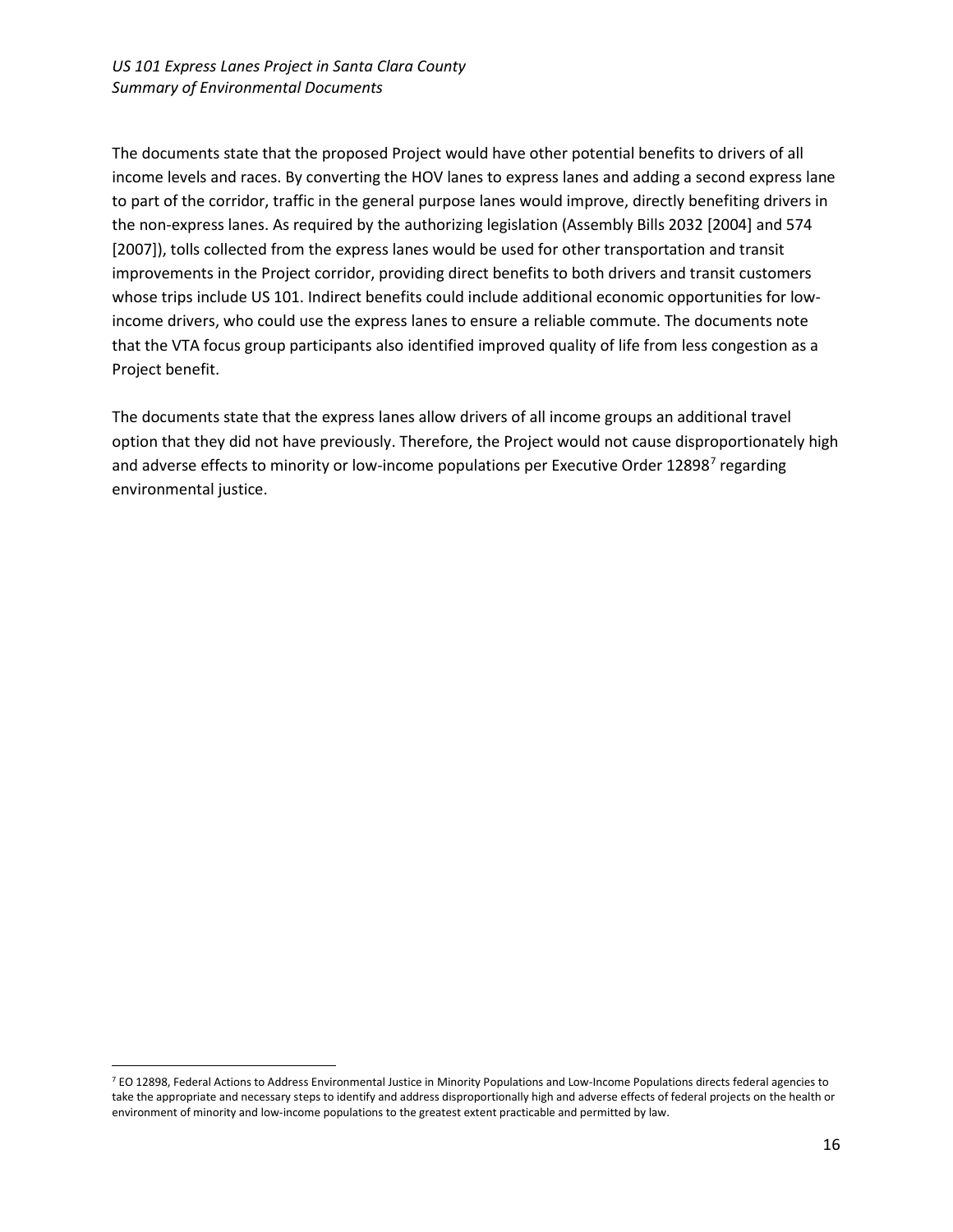# **Appendix A: Measures of Effectiveness from the TOAR**

|                                    |                 |                    | <b>BUILD - NO BUILD</b> |              |  |
|------------------------------------|-----------------|--------------------|-------------------------|--------------|--|
| <b>PERFORMANCE MEASURE</b>         | <b>NO BUILD</b> | <b>BUILD</b>       | <b>DIFFERENCE</b>       | % DIFFERENCE |  |
|                                    |                 | <b>PEAK PERIOD</b> |                         |              |  |
| Total Distance Traveled (VMT) (mi) | 995,813         | 1,114,783          | 118,971                 | 12%          |  |
| Total Travel Time (VHT) (hr)       | 36,738          | 26,891             | $-9,846$                | $-27%$       |  |
| Total Delay (VHD) (hr)             | 20,742          | 9,327              | $-11,415$               | -55%         |  |
| Average Delay per Vehicle (sec)    | 567             | 238                | $-329$                  | -58%         |  |
| Average Speed (mph)                | 27              | 42                 | 14                      | 53%          |  |
|                                    |                 | <b>PEAK HOUR</b>   |                         |              |  |
| Total Distance Traveled (VMT) (mi) | 279,118         | 314,096            | 34,978                  | 13%          |  |
| Total Travel Time (VHT) (hr)       | 10,180          | 7,875              | $-2,305$                | $-23%$       |  |
| Total Delay (VHD) (hr)             | 5,718           | 2,955              | $-2,763$                | $-48%$       |  |
| Average Delay per Vehicle (sec)    | 474             | 242                | $-232$                  | -49%         |  |
| Average Speed (mph)                | 27              | 40                 | 12                      | 45%          |  |

# Table 6-1: 2015 AM Peak Network Performance Measure Comparison - Northbound US 101

Source: DKS, 2014

### Table 6-2: 2015 AM Peak Network Performance Measure Comparison - Southbound US 101

|                                    |                 |                    | <b>BUILD - NO BUILD</b> |              |  |
|------------------------------------|-----------------|--------------------|-------------------------|--------------|--|
| <b>PERFORMANCE MEASURE</b>         | <b>NO BUILD</b> | <b>BUILD</b>       | <b>DIFFERENCE</b>       | % DIFFERENCE |  |
|                                    |                 | <b>PEAK PERIOD</b> |                         |              |  |
| Total Distance Traveled (VMT) (mi) | 1,148,068       | 1,194,452          | 46,384                  | 4%           |  |
| Total Travel Time (VHT) (hr)       | 21,490          | 22,184             | 693                     | 3%           |  |
| Total Delay (VHD) (hr)             | 2,394           | 2,372              | $-23$                   | $-1%$        |  |
| Average Delay per Vehicle (sec)    | 73              | 72                 | $-1$                    | $-296$       |  |
| <b>Average Speed (mph)</b>         | 53              | 54                 | 1                       | 1%           |  |
|                                    |                 | <b>PEAK HOUR</b>   |                         |              |  |
| Total Distance Traveled (VMT) (mi) | 349,490         | 363,740            | 14,250                  | 4%           |  |
| Total Travel Time (VHT) (hr)       | 6,500           | 6,835              | 335                     | 5%           |  |
| Total Delay (VHD) (hr)             | 686             | 793                | 107                     | 16%          |  |
| Average Delay per Vehicle (sec)    | 67              | 77                 | 10                      | 15%          |  |
| Average Speed (mph)                | 54              | 53                 | -1                      | $-1%$        |  |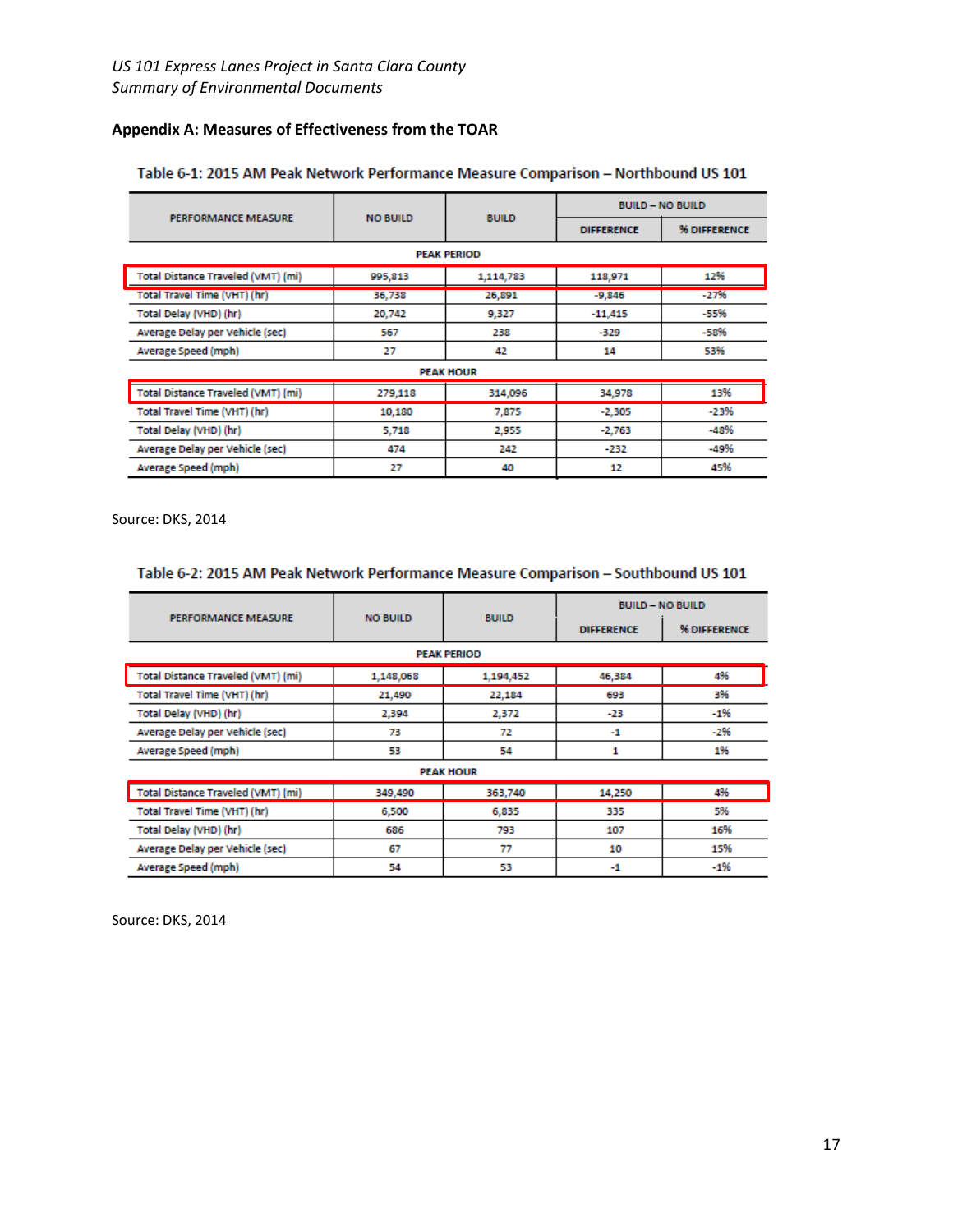| Table 6-6: 2015 PM Peak Network Performance Measure Comparison - Northbound US 101 |
|------------------------------------------------------------------------------------|
|------------------------------------------------------------------------------------|

|                                    | <b>NO BUILD</b><br><b>PERFORMANCE MEASURE</b> |              | <b>BUILD - NO BUILD</b> |              |  |
|------------------------------------|-----------------------------------------------|--------------|-------------------------|--------------|--|
|                                    |                                               | <b>BUILD</b> | <b>DIFFERENCE</b>       | % DIFFERENCE |  |
|                                    | <b>PEAK PERIOD</b>                            |              |                         |              |  |
| Total Distance Traveled (VMT) (mi) | 784,861                                       | 791,382      | 6,521                   | 1%           |  |
| Total Travel Time (VHT) (hr)       | 13,921                                        | 13,801       | $-121$                  | $-1%$        |  |
| Total Delay (VHD) (hr)             | 1,057                                         | 937          | $-121$                  | $-11%$       |  |
| Average Delay per Vehicle (sec)    | 29                                            | 26           | -4                      | $-13%$       |  |
| Average Speed (mph)                | 56                                            | 57           | 1                       | 2%           |  |
|                                    | <b>PEAK HOUR</b>                              |              |                         |              |  |
| Total Distance Traveled (VMT) (mi) | 203,241                                       | 206,939      | 3,697                   | 2%           |  |
| Total Travel Time (VHT) (hr)       | 3,679                                         | 3,669        | $-10$                   | 0%           |  |
| Total Delay (VHD) (hr)             | 342                                           | 298          | $-44$                   | $-13%$       |  |
| Average Delay per Vehicle (sec)    | 33                                            | 28           | -5                      | $-15%$       |  |
| Average Speed (mph)                | 55                                            | 56           | 1                       | 2%           |  |

Source: DKS, 2014

# Table 6-7: 2015 PM Peak Network Performance Measure Comparison - Southbound US 101

|                                    | <b>NO BUILD</b>    | <b>BUILD</b> | <b>BUILD - NO BUILD</b> |              |  |
|------------------------------------|--------------------|--------------|-------------------------|--------------|--|
| <b>PERFORMANCE MEASURE</b>         |                    |              | <b>DIFFERENCE</b>       | % DIFFERENCE |  |
|                                    | <b>PEAK PERIOD</b> |              |                         |              |  |
| Total Distance Traveled (VMT) (mi) | 1,473,565          | 1,607,288    | 133,723                 | 9%           |  |
| Total Travel Time (VHT) (hr)       | 43,442             | 44,280       | 837                     | 2%           |  |
| Total Delay (VHD) (hr)             | 18,661             | 17,581       | $-1,080$                | -6%          |  |
| Average Delay per Vehicle (sec)    | 397                | 365          | -33                     | -8%          |  |
| <b>Average Speed (mph)</b>         | 34                 | 36           | 2                       | 7%           |  |
|                                    | <b>PEAK HOUR</b>   |              |                         |              |  |
| Total Distance Traveled (VMT) (mi) | 377,559            | 418,588      | 41,028                  | 11%          |  |
| Total Travel Time (VHT) (hr)       | 12,522             | 13,078       | 556                     | 4%           |  |
| Total Delay (VHD) (hr)             | 6,171              | 6,114        | $-57$                   | $-1%$        |  |
| Average Delay per Vehicle (sec)    | 411                | 394          | $-16$                   | $-4%$        |  |
| Average Speed (mph)                | 30                 | 32           | 2                       | 6%           |  |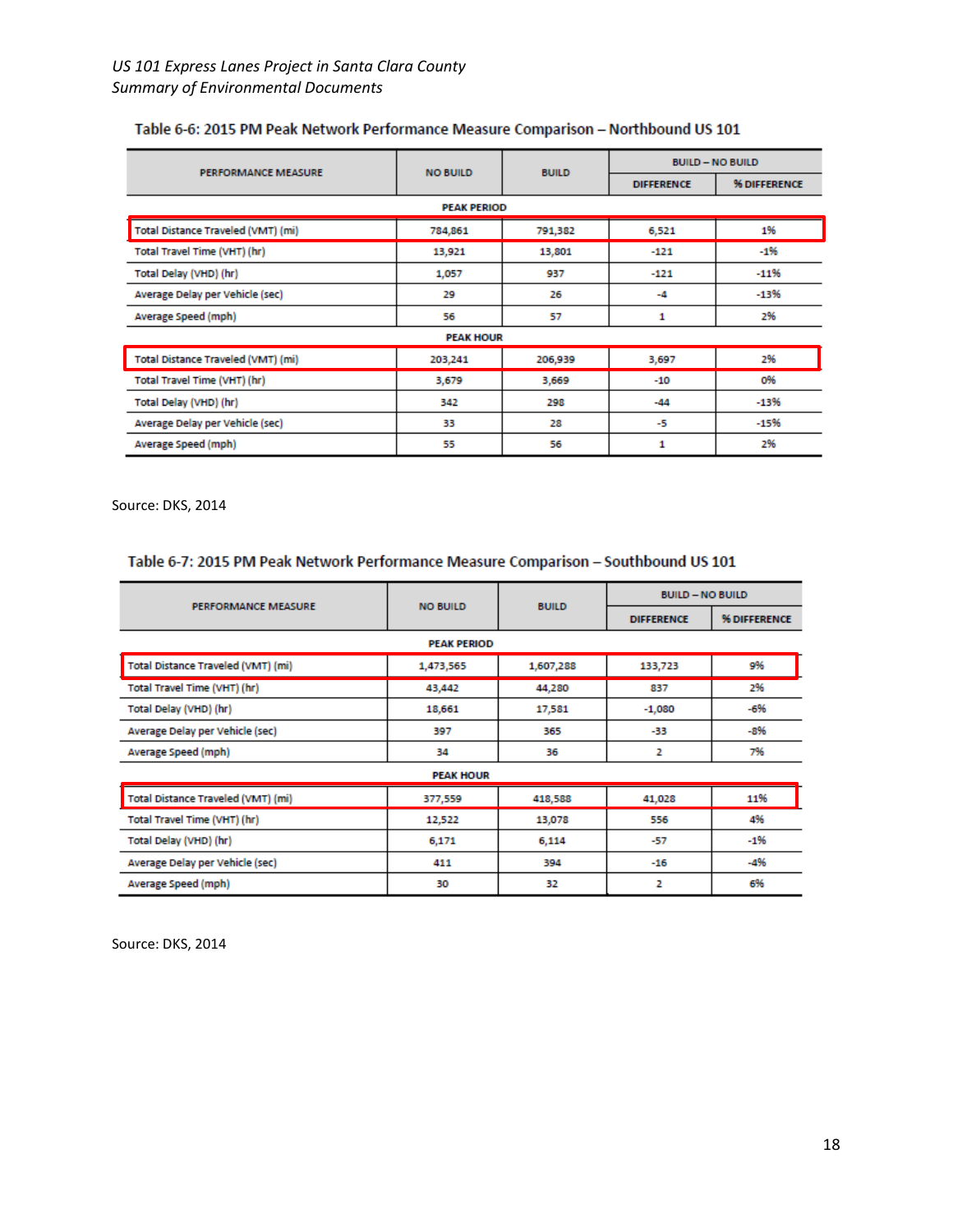|                                    |                    |              | <b>BUILD - NO BUILD</b> |              |  |
|------------------------------------|--------------------|--------------|-------------------------|--------------|--|
| <b>PERFORMANCE MEASURE</b>         | <b>NO BUILD</b>    | <b>BUILD</b> | <b>DIFFERENCE</b>       | % DIFFERENCE |  |
|                                    | <b>PEAK PERIOD</b> |              |                         |              |  |
| Total Distance Traveled (VMT) (mi) | 949,052            | 1,033,145    | 84,093                  | 9%           |  |
| Total Travel Time (VHT) (hr)       | 71,167             | 69,760       | $-1,407$                | $-2%$        |  |
| Total Delay (VHD) (hr)             | 55,893             | 53,580       | $-2,314$                | $-4%$        |  |
| Average Delay per Vehicle (sec)    | 1,397              | 1,314        | $-84$                   | $-6%$        |  |
| Average Speed (mph)                | 13                 | 15           | 2                       | 11%          |  |
|                                    | <b>PEAK HOUR</b>   |              |                         |              |  |
| Total Distance Traveled (VMT) (mi) | 212,156            | 224,648      | 12,492                  | 6%           |  |
| Total Travel Time (VHT) (hr)       | 22,623             | 22,814       | 190                     | 1%           |  |
| Total Delay (VHD) (hr)             | 19,229             | 19,323       | 94                      | 0%           |  |
| Average Delay per Vehicle (sec)    | 1,241              | 1,282        | 40                      | 3%           |  |
| Average Speed (mph)                | 9                  | 10           | 1                       | 5%           |  |

### Table 7-1: 2035 AM Peak Network Performance Measure Comparison - Northbound US 101

# Table 7-2: 2035 AM Peak Network Performance Measure Comparison - Southbound US 101

|                                    |                    |              | <b>BUILD - NO BUILD</b> |              |
|------------------------------------|--------------------|--------------|-------------------------|--------------|
| <b>PERFORMANCE MEASURE</b>         | <b>NO BUILD</b>    | <b>BUILD</b> | <b>DIFFERENCE</b>       | % DIFFERENCE |
|                                    | <b>PEAK PERIOD</b> |              |                         |              |
| Total Distance Traveled (VMT) (mi) | 1,374,606          | 1,435,235    | 60,629                  | 4%           |
| Total Travel Time (VHT) (hr)       | 37,846             | 35,118       | $-2,728$                | -7%          |
| Total Delay (VHD) (hr)             | 14,786             | 11,285       | -3,501                  | -24%         |
| Average Delay per Vehicle (sec)    | 357                | 269          | $-88$                   | -25%         |
| Average Speed (mph)                | 36                 | 41           | 5                       | 13%          |
|                                    | <b>PEAK HOUR</b>   |              |                         |              |
| Total Distance Traveled (VMT) (mi) | 411,289            | 422,808      | 11,519                  | 3%           |
| Total Travel Time (VHT) (hr)       | 9,044              | 8,806        | -239                    | -3%          |
| Total Delay (VHD) (hr)             | 2,140              | 1,775        | $-364$                  | -17%         |
| Average Delay per Vehicle (sec)    | 165                | 136          | $-29$                   | $-18%$       |
| Average Speed (mph)                | 45                 | 48           | 3                       | 6%           |